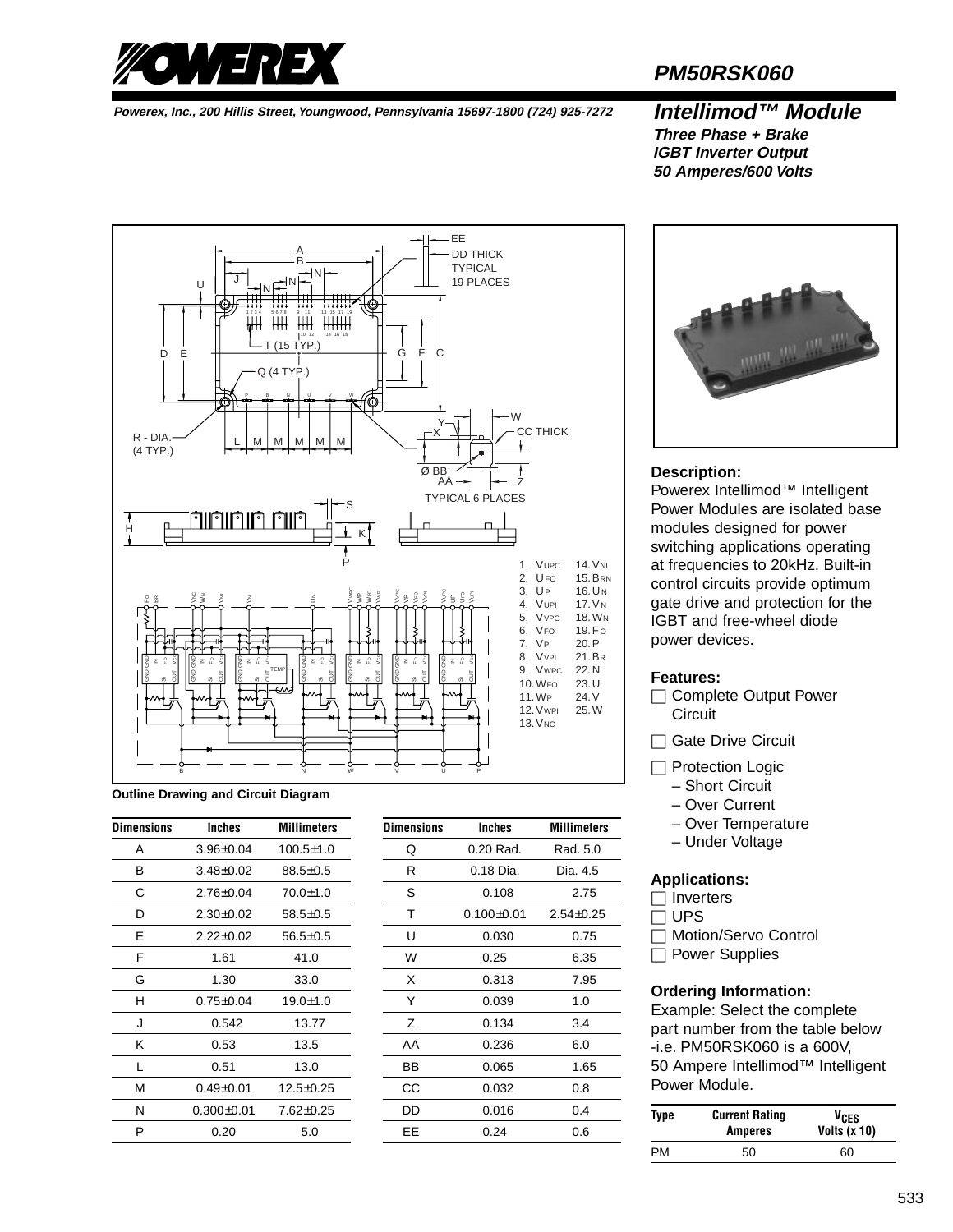

### **PM50RSK060**

**Intellimod™ Module Three Phase + Brake IGBT Inverter Output** 50 Amperes/600 Volts

### **Absolute Maximum Ratings, Tj = 25**°**C unless otherwise specified**

| <b>Characteristics</b>                                                                                                                                | Symbol                      | <b>PM50RSK060</b> | <b>Units</b>    |
|-------------------------------------------------------------------------------------------------------------------------------------------------------|-----------------------------|-------------------|-----------------|
| Power Device Junction Temperature                                                                                                                     | T <sub>i</sub>              | -20 to 150        | $\rm ^{\circ}C$ |
| Storage Temperature                                                                                                                                   | $\mathsf{T}_{\mathsf{std}}$ | -40 to 125        | °C              |
| <b>Case Operating Temperature</b>                                                                                                                     | $T_{\rm C}$                 | -20 to 100        | $\rm ^{\circ}C$ |
| Mounting Torque, M4 Mounting Screws                                                                                                                   |                             | 13                | in-Ib           |
| Module Weight (Typical)                                                                                                                               |                             | 110               | Grams           |
| Supply Voltage Protected by OC and SC ( $V_D$ = 13.5 - 16.5V, Inverter Part, T <sub>i</sub> = 125°C)                                                  | $V_{CC(prot.)}$             | 400               | Volts           |
| Isolation Voltage, AC 1 minute, 60Hz Sinusoidal                                                                                                       | V <sub>RMS</sub>            | 2500              | Volts           |
| <b>Control Sector</b>                                                                                                                                 |                             |                   |                 |
| Supply Voltage Applied between (VUP1-VUPC, VVP1-VVPC, VWP1-VWPC, VN1-VNC)                                                                             | V <sub>D</sub>              | 20                | Volts           |
| Input Voltage Applied between (U <sub>P</sub> , V <sub>P</sub> , W <sub>P</sub> , U <sub>N</sub> , V <sub>N</sub> , W <sub>N</sub> , B <sub>r</sub> ) | <b>V<sub>CIN</sub></b>      | 20                | Volts           |
| Fault Output Supply Voltage                                                                                                                           | <b>V<sub>FO</sub></b>       | 20                | Volts           |
| <b>Fault Output Current</b>                                                                                                                           | <sup>I</sup> FO             | 20                | mA              |
| <b>IGBT Inverter Sector</b>                                                                                                                           |                             |                   |                 |
| Collector-Emitter Voltage (V <sub>D</sub> = 15V, V <sub>CIN</sub> = 15V)                                                                              | VCES                        | 600               | Volts           |
| Collector Current, ±                                                                                                                                  | Iс                          | 50                | Amperes         |
| Peak Collector Current, ±                                                                                                                             | IсP                         | 100               | Amperes         |
| Supply Voltage (Applied between P - N)                                                                                                                | Vcc                         | 450               | <b>Volts</b>    |
| Supply Voltage, Surge (Applied between P - N)                                                                                                         | $V_{CC(surge)}$             | 500               | Volts           |
| <b>Collector Dissipation</b>                                                                                                                          | $P_{\rm C}$                 | 100               | Watts           |
| <b>Brake Sector</b>                                                                                                                                   |                             |                   |                 |
| Collector-Emitter Voltage                                                                                                                             | V <sub>CES</sub>            | 600               | <b>Volts</b>    |
| Collector Current, ±                                                                                                                                  | Iс                          | 15                | Amperes         |
| Peak Collector Current, ±                                                                                                                             | 1 <sub>CP</sub>             | 30                | Amperes         |
| Supply Voltage (Applied between P - N)                                                                                                                | $V_{CC}$                    | 450               | Volts           |
| Supply Voltage, Surge (Applied between P - N)                                                                                                         | $V_{CC(surge)}$             | 500               | <b>Volts</b>    |
| <b>Collector Dissipation</b>                                                                                                                          | $P_{\rm C}$                 | 43                | Watts           |
| <b>Diode Forward Current</b>                                                                                                                          | ΙF                          | 15                | Amperes         |
| Diode DC Reverse Voltage                                                                                                                              | $V_{R(DC)}$                 | 600               | Volts           |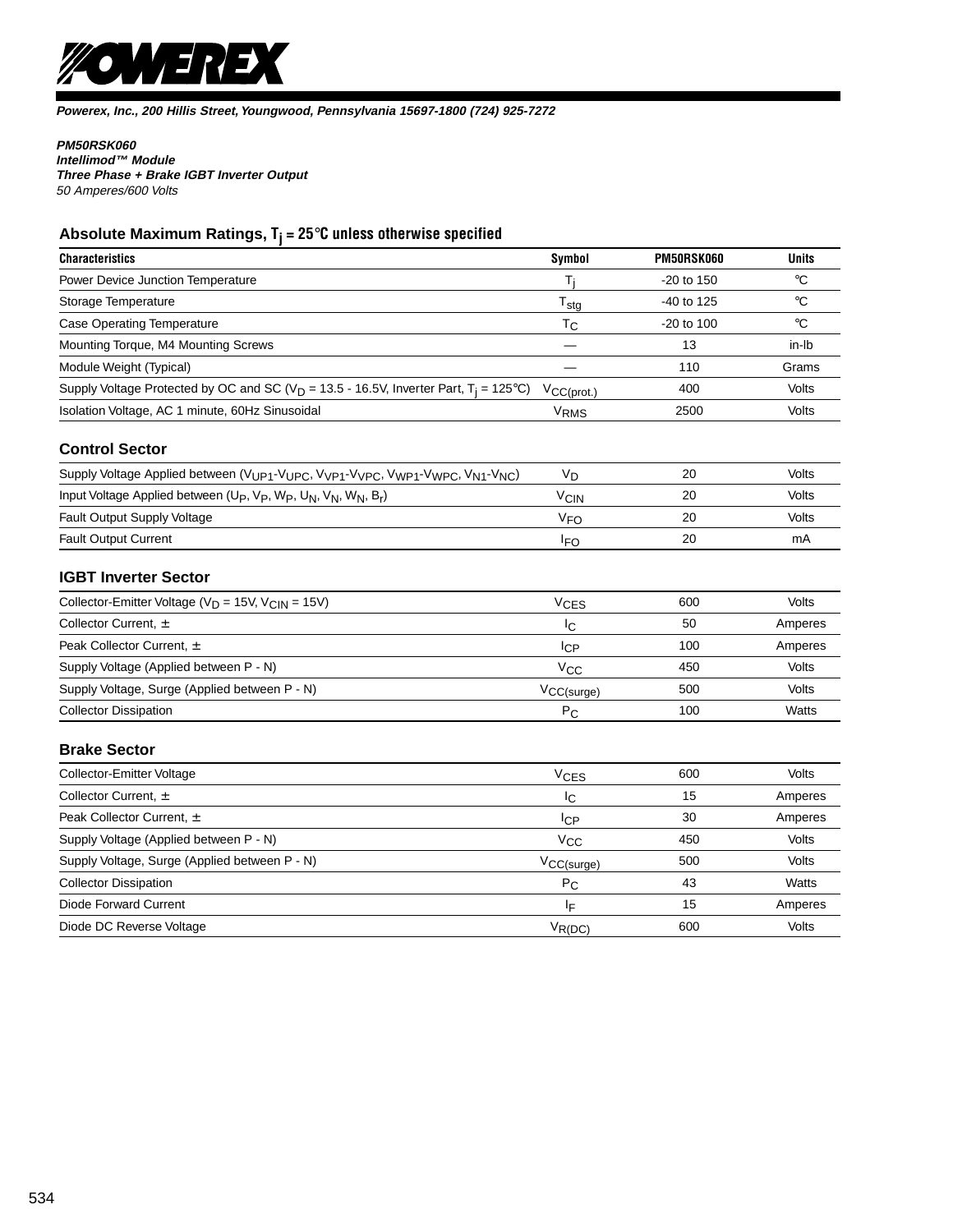

### **PM50RSK060**

**Intellimod™ Module Three Phase + Brake IGBT Inverter Output** 50 Amperes/600 Volts

# **Electrical and Mechanical Characteristics, Tj = 25**°**C unless otherwise specified**

| <b>Characteristics</b>                  | Symbol                | <b>Test Conditions</b>                                                                                     | Min. | Typ. | Max. | <b>Units</b> |
|-----------------------------------------|-----------------------|------------------------------------------------------------------------------------------------------------|------|------|------|--------------|
| <b>Control Sector</b>                   |                       |                                                                                                            |      |      |      |              |
| Over Current Trip Level Inverter Part   | <b>OC</b>             | $-20^{\circ}$ C $\leq$ T $\leq$ 125 $^{\circ}$ C                                                           | 65   | 88   |      | Amperes      |
| Over Current Trip Level Brake Part      |                       |                                                                                                            | 18   | 26   |      | Amperes      |
| Short Circuit Trip Level Inverter Part  | <b>SC</b>             | $-20^{\circ}$ C $\leq$ T $\leq$ 125 $^{\circ}$ C                                                           |      | 132  | —    | Amperes      |
| Short Circuit Trip Level Brake Part     |                       |                                                                                                            |      | 39   |      | Amperes      |
| Over Current Delay Time                 | $t_{off(OC)}$         | $V_D = 15V$                                                                                                |      | 10   | —    | μS           |
| Over Temperature Protection             | OT                    | <b>Trip Level</b>                                                                                          | 100  | 110  | 120  | $^{\circ}C$  |
|                                         | OT <sub>R</sub>       | <b>Reset Level</b>                                                                                         |      | 90   | —    | $^{\circ}C$  |
| Supply Circuit Under Voltage Protection | UV                    | <b>Trip Level</b>                                                                                          | 11.5 | 12.0 | 12.5 | Volts        |
|                                         | <b>UV<sub>R</sub></b> | <b>Reset Level</b>                                                                                         |      | 12.5 | —    | Volts        |
| <b>Supply Voltage</b>                   | V <sub>D</sub>        | Applied between V <sub>UP1</sub> -V <sub>UPC</sub> ,                                                       | 13.5 | 15   | 16.5 | Volts        |
|                                         |                       | V <sub>VP1</sub> -V <sub>VPC</sub> , V <sub>WP1</sub> -V <sub>WPC</sub> , V <sub>N1</sub> -V <sub>NC</sub> |      |      |      |              |
| <b>Circuit Current</b>                  | Iр                    | $V_D = 15V$ , $V_{CIN} = 15V$ , $V_{N1}$ - $V_{NC}$                                                        |      | 44   | 60   | mA           |
|                                         |                       | $V_D = 15V$ , $V_{CIN} = 15V$ , $V_{XP1}$ - $V_{XPC}$                                                      | —    | 13   | 18   | mA           |
| Input ON Threshold Voltage              | $V_{\text{CIN(on)}}$  | Applied between                                                                                            | 1.2  | 1.5  | 1.8  | Volts        |
| Input OFF Threshold Voltage             | $V_{\text{CIN(off)}}$ | $Up, V_P, W_P, U_N, V_N, W_N, B_r$                                                                         | 1.7  | 2.0  | 2.3  | Volts        |
| <b>PWM Input Frequency</b>              | f <sub>PWM</sub>      | 3-Ø Sinusoidal                                                                                             |      | 15   | 20   | kHz          |
| <b>Fault Output Current</b>             | $I_{FO(H)}$           | $V_D = 15V$ , $V_{FO} = 15V$                                                                               |      |      | 0.01 | mA           |
|                                         | $I_{FO(L)}$           | $V_D = 15V$ , $V_{FO} = 15V$                                                                               |      | 10   | 15   | mA           |
| Minimum Fault Output Pulse Width        | t <sub>FO</sub>       | $V_D = 15V$                                                                                                | 1.0  | 1.8  |      | mS           |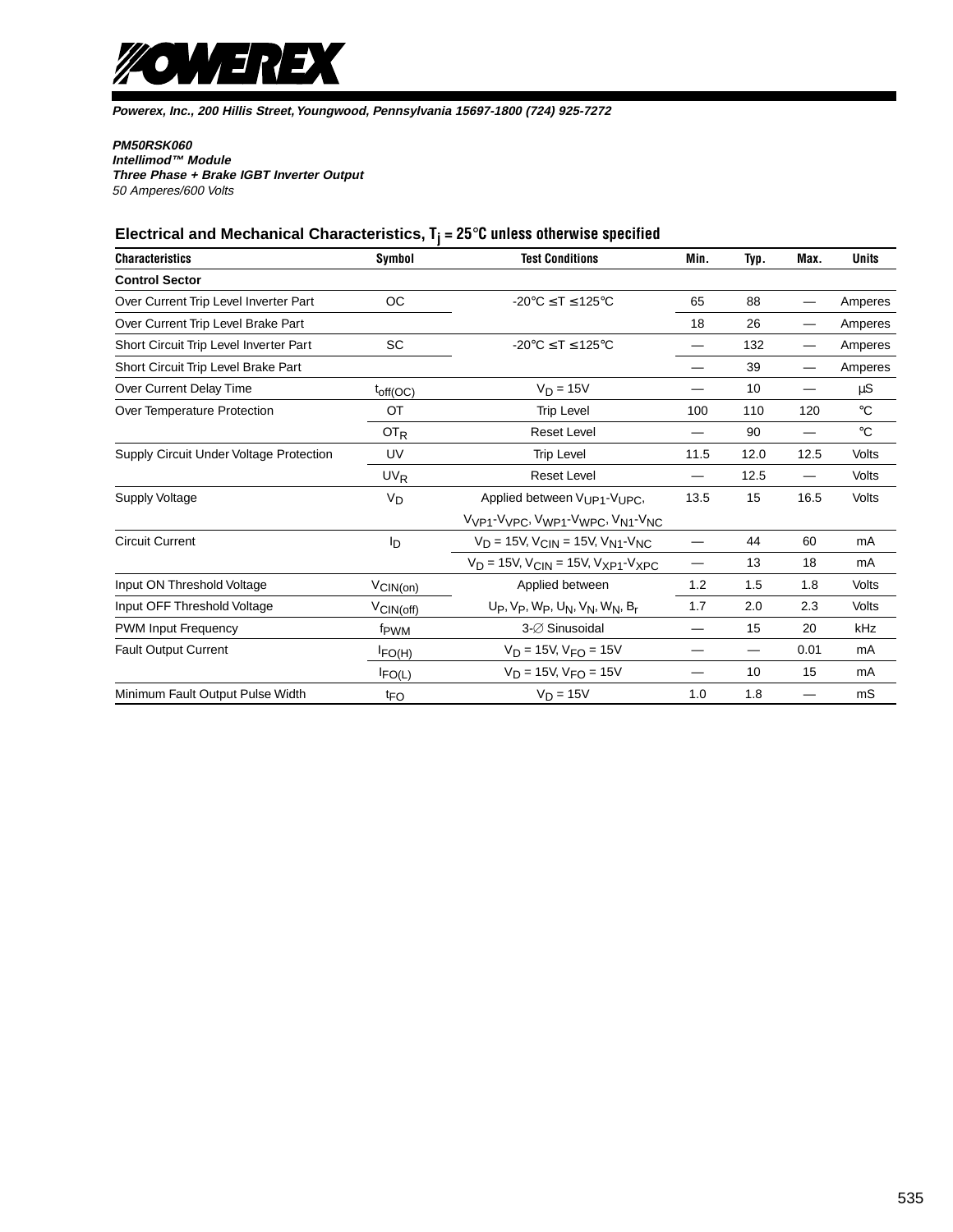

### **PM50RSK060**

**Intellimod™ Module Three Phase + Brake IGBT Inverter Output** 50 Amperes/600 Volts

# **Electrical and Mechanical Characteristics, Tj = 25**°**C unless otherwise specified**

| <b>Characteristics</b>                      | Symbol      | <b>Test Conditions</b>                             | Min. | Typ. | Max. | <b>Units</b> |
|---------------------------------------------|-------------|----------------------------------------------------|------|------|------|--------------|
| <b>IGBT Inverter Sector</b>                 |             |                                                    |      |      |      |              |
| <b>Collector Cutoff Current</b>             | <b>CES</b>  | $V_{CE} = V_{CES}$ , T <sub>i</sub> = 25°C         |      |      | 1.0  | mA           |
|                                             |             | $V_{CE} = V_{CES}$ , T <sub>j</sub> = 125°C        |      |      | 10   | mA           |
| Diode Forward Voltage                       | $V_{FM}$    | $-IC = 50A$ , $VD = 15V$ , $VCIN = 5V$             |      | 2.2  | 3.3  | Volts        |
| <b>Collector-Emitter Saturation Voltage</b> | VCE(sat)    | $V_D = 15V$ , $V_{CIN} = 0V$ , $I_C = 50A$         |      | 1.8  | 2.7  | Volts        |
|                                             |             | $V_D = 15V$ , $V_{CIN} = 0V$ , $I_C = 50A$ ,       |      | 1.85 | 2.78 | Volts        |
|                                             |             | $T_i = 125^{\circ}C$                               |      |      |      |              |
| Inductive Load Switching Times              | $t_{on}$    |                                                    | 0.4  | 0.8  | 2.0  | μS           |
|                                             | $t_{rr}$    | $V_D = 15V$ , $V_{CIN} = 0 \sim 15V$               |      | 0.15 | 0.3  | $\mu S$      |
|                                             | $t_{C(on)}$ | $V_{CC}$ = 300V, $I_C$ = 50A                       |      | 0.4  | 1.0  | μS           |
|                                             | $t_{off}$   | $T_i = 125$ °C                                     |      | 2.0  | 2.9  | μS           |
|                                             | tC(off)     |                                                    |      | 0.5  | 1.0  | $\mu S$      |
| <b>Brake Sector</b>                         |             |                                                    |      |      |      |              |
| <b>Collector-Emitter Saturation Voltage</b> | VCE(sat)    | $V_D = 15V$ , $V_{CIN} = 0V$ , $I_C = 50A$ ,       |      | 2.6  | 3.5  | Volts        |
|                                             |             | $T_i = 25^{\circ}C$                                |      |      |      |              |
|                                             |             | $V_D = 15V$ , $V_{CIN} = 0V$ , $I_C = 50A$ ,       |      | 3.0  | 4.0  | Volts        |
|                                             |             | $T_i = 125^{\circ}C$                               |      |      |      |              |
| Diode Forward Voltage                       | $V_{FM}$    | $-IC = 15A$ , $VD = 15V$ , $VC$ <sub>IN</sub> = 5V | —    | 1.7  | 2.2  | Volts        |
| <b>Collector Cutoff Current</b>             | $I_{CES}$   | $V_{CE} = V_{CES}$ , T <sub>i</sub> = 25°C         |      |      | 1    | mA           |
|                                             |             | $V_{CE} = V_{CES}$ , T <sub>i</sub> = 125°C        |      |      | 10   | mA           |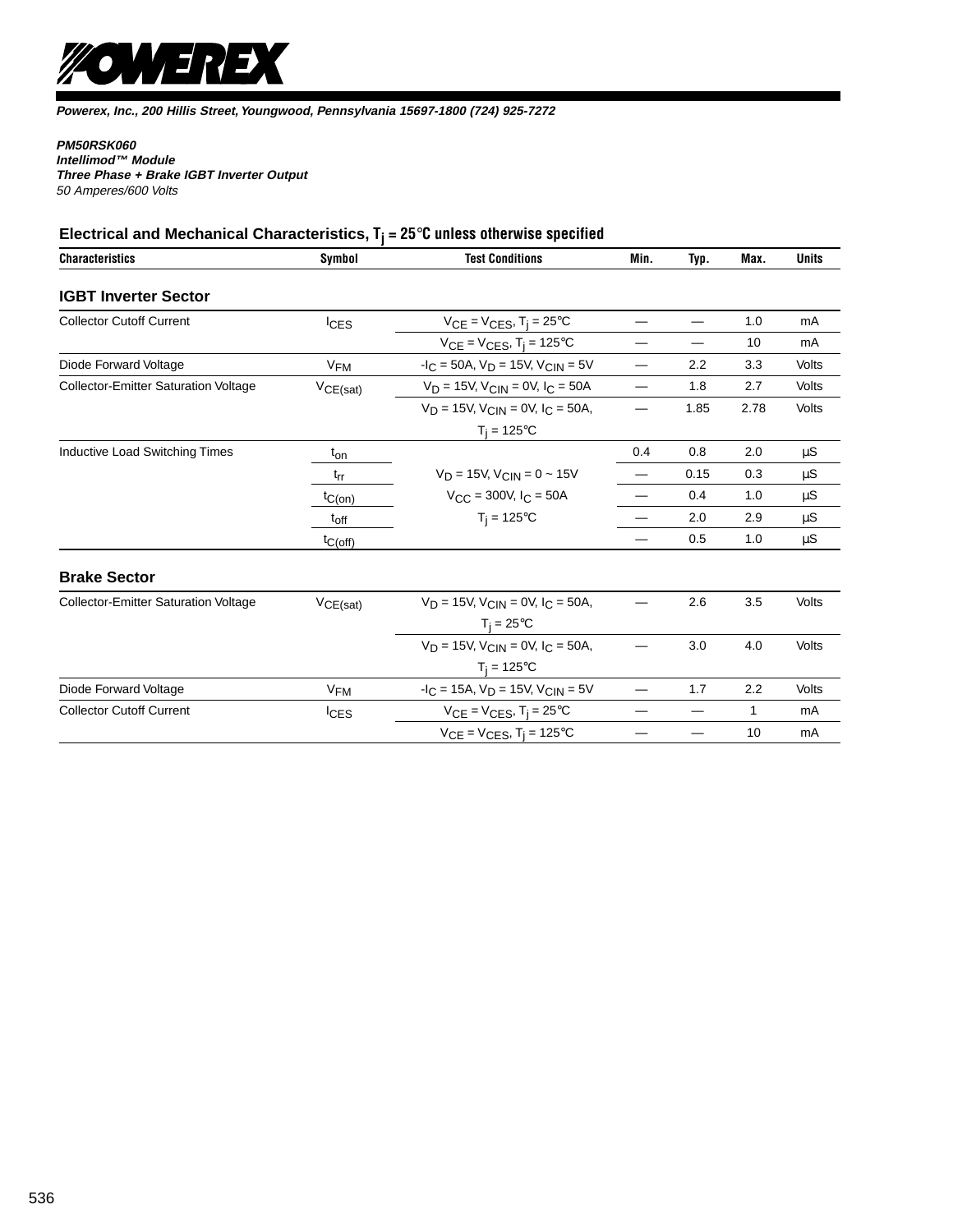

### **PM50RSK060**

**Intellimod™ Module Three Phase + Brake IGBT Inverter Output** 50 Amperes/600 Volts

### **Thermal Characteristics**

| <b>Characteristic</b>               | Symbol         | <b>Condition</b>              | Min. | Typ. | Max.  | <b>Units</b> |
|-------------------------------------|----------------|-------------------------------|------|------|-------|--------------|
| Junction to Case Thermal Resistance | $R_{th(j-c)Q}$ | Each Inverter IGBT            |      |      | 1.25  | °C/Watt      |
|                                     | $R_{th(j-c)D}$ | Each Inverter FWDi            |      |      | 3.0   | °C/Watt      |
|                                     | $Rt_{h(c-f)Q}$ | Each Brake IGBT               |      |      | 2.9   | °C/Watt      |
|                                     | $R_{th(c-f)D}$ | Each Brake FWDi               |      |      | 5.4   | °C/Watt      |
| <b>Contact Thermal Resistance</b>   | $R_{th(c-f)}$  | Case to Fin Per Module,       |      |      | 0.038 | °C/Watt      |
|                                     |                | <b>Thermal Grease Applied</b> |      |      |       |              |

### **Recommended Conditions for Use**

| <b>Characteristic</b>      | Symbol                | <b>Condition</b>                                                                                           | Value        | <b>Units</b> |
|----------------------------|-----------------------|------------------------------------------------------------------------------------------------------------|--------------|--------------|
| Supply Voltage             | Vcc                   | Applied across P-N Terminals                                                                               | $0 - 400$    | Volts        |
|                            | V <sub>D</sub>        | Applied between $V_{11P1}$ - $V_{11PC}$                                                                    | $15 \pm 1.5$ | Volts        |
|                            |                       | V <sub>N1</sub> -V <sub>NC</sub> , V <sub>VP1</sub> -V <sub>VPC</sub> , V <sub>WP1</sub> -V <sub>WPC</sub> |              |              |
| Input ON Voltage           | $V$ CIN(on)           | Applied between                                                                                            | $0 - 0.8$    | Volts        |
| Input OFF Voltage          | $V_{\text{CIN(off)}}$ | $Up, Vp, Wp, UN, VN, WN, Br$                                                                               | $4.0 - V_D$  | Volts        |
| <b>PWM Input Frequency</b> | fpwm                  | <b>Using Application Circuit</b>                                                                           | $5 - 20$     | kHz          |
| Minimum Dead Time          | t <sub>DEAD</sub>     | Input Signal                                                                                               | $\geq 2.5$   | μS           |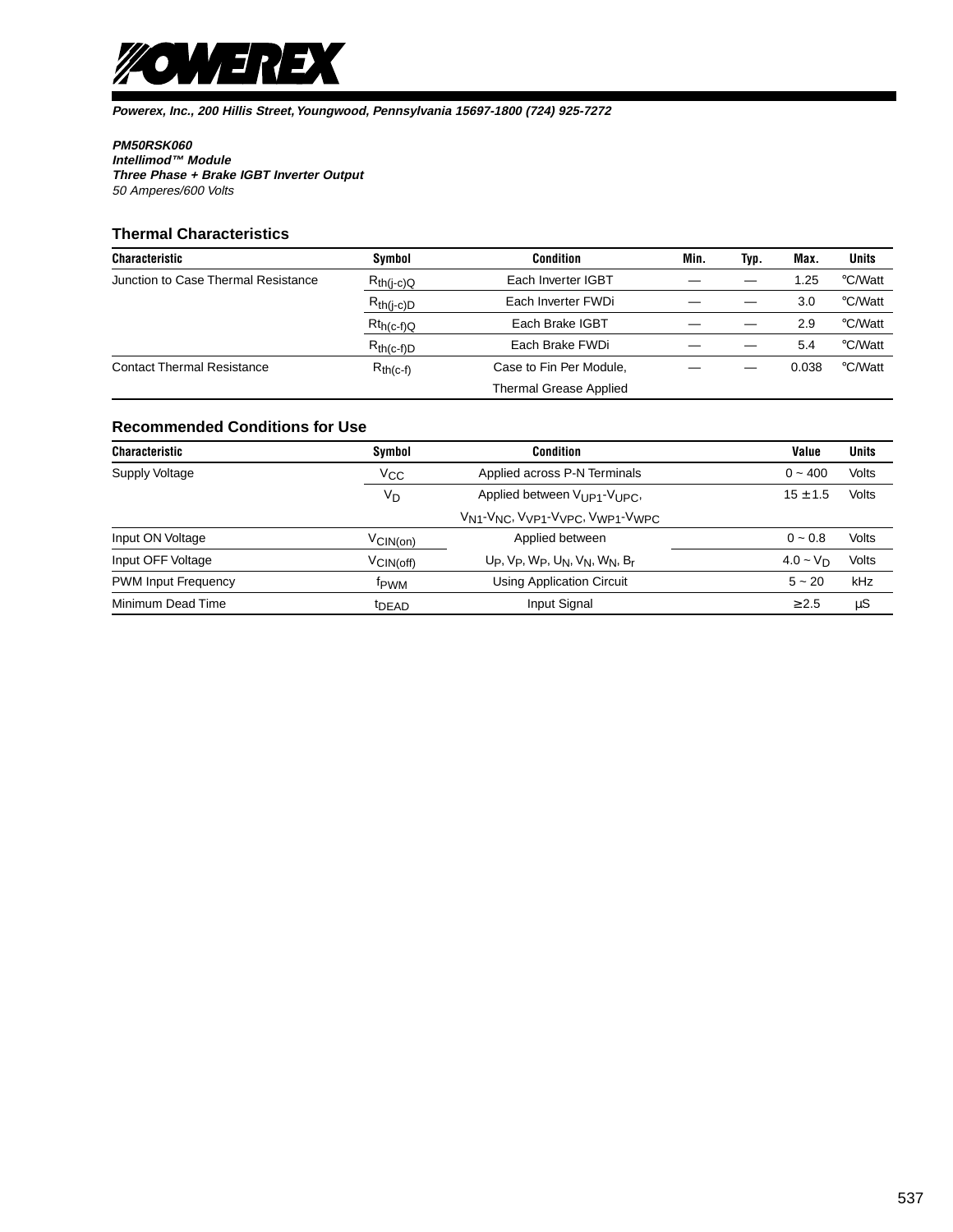

### **PM50RSK060**

**Intellimod™ Module Three Phase + Brake IGBT Inverter Output** 50 Amperes/600 Volts

### **Inverter Part**

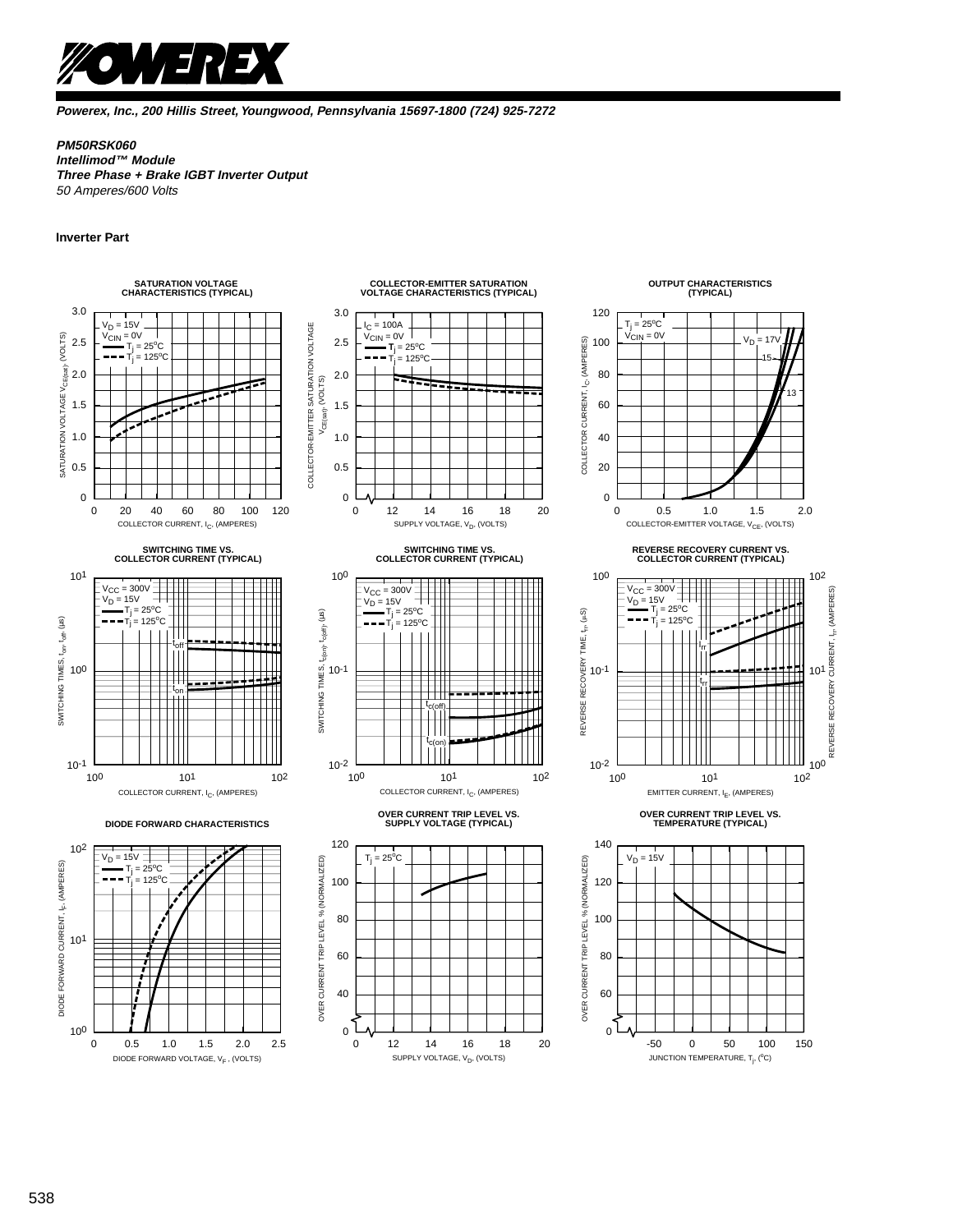

### **PM50RSK060**

**Intellimod™ Module Three Phase + Brake IGBT Inverter Output** 50 Amperes/600 Volts

#### **Inverter Part**



TIME, (s)

10-3

10-3 10-2

10-1 100 101